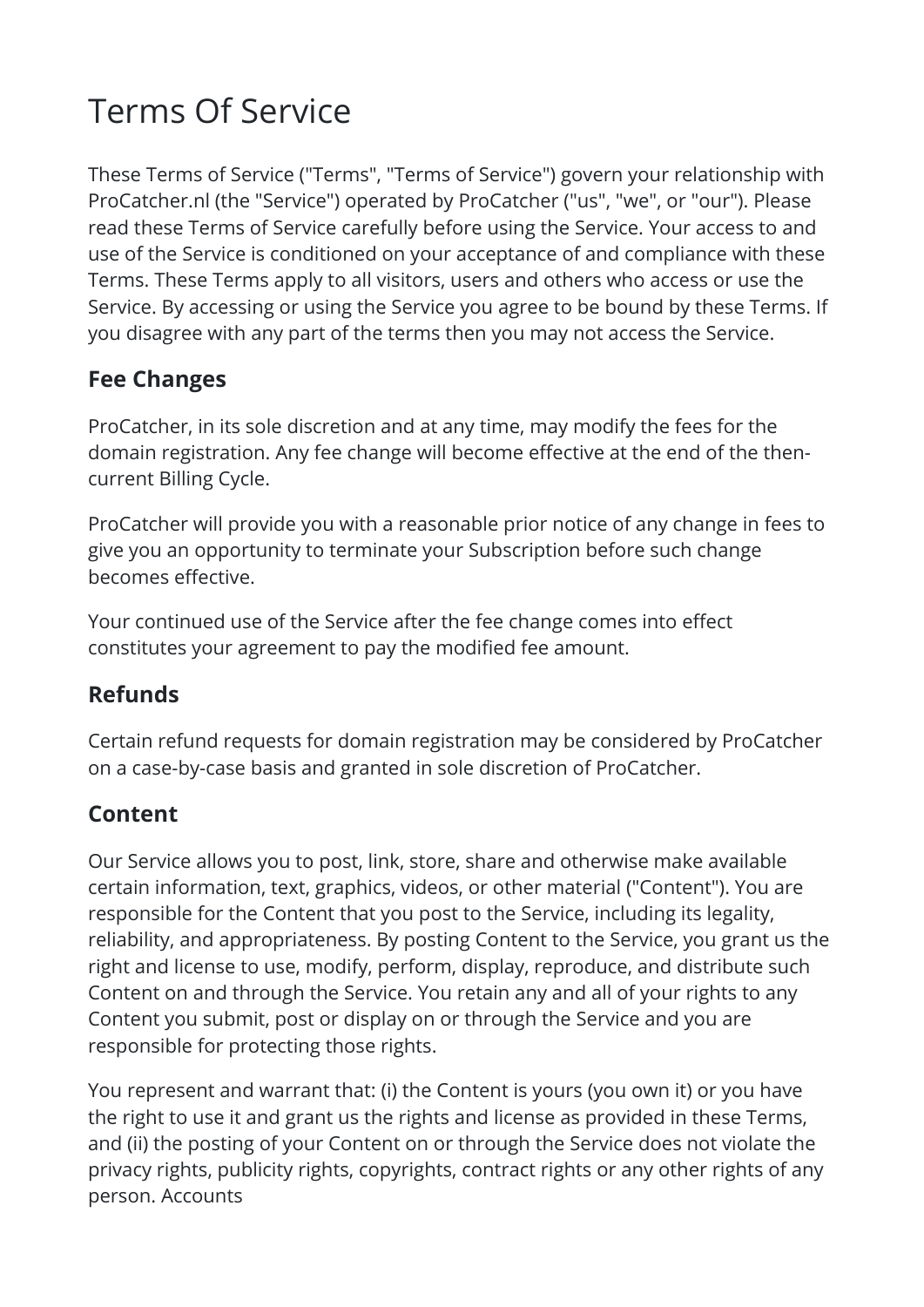When you create an account with us, you must provide us information that is accurate, complete, and current at all times. Failure to do so constitutes a breach of the Terms, which may result in immediate termination of your account on our Service.

You are responsible for safeguarding the password that you use to access the Service and for any activities or actions under your password, whether your password is with our Service or a third-party service.

You agree not to disclose your password to any third party. You must notify us immediately upon becoming aware of any breach of security or unauthorized use of your account.

### **Links To Other Web Sites**

Our Service may contain links to third-party web sites or services that are not owned or controlled by ProCatcher.

ProCatcher has no control over, and assumes no responsibility for, the content, privacy policies, or practices of any third party web sites or services. You further acknowledge and agree that ProCatcher shall not be responsible or liable, directly or indirectly, for any damage or loss caused or alleged to be caused by or in connection with use of or reliance on any such content, goods or services available on or through any such web sites or services.

We strongly advise you to read the terms and conditions and privacy policies of any third-party web sites or services that you visit.

#### **Termination**

We may terminate or suspend your account immediately, without prior notice or liability, for any reason whatsoever, including without limitation if you breach the Terms.

Upon termination, your right to use the Service will immediately cease. If you wish to terminate your account, you may simply discontinue using the Service.

### **Limitation Of Liability**

In no event shall ProCatcher, nor its directors, employees, partners, agents, suppliers, or affiliates, be liable for any indirect, incidental, special, consequential or punitive damages, including without limitation, loss of profits, data, use, goodwill, or other intangible losses, resulting from (i) your access to or use of or inability to access or use the Service; (ii) any conduct or content of any third party on the Service; (iii) any content obtained from the Service; and (iv) unauthorized access,